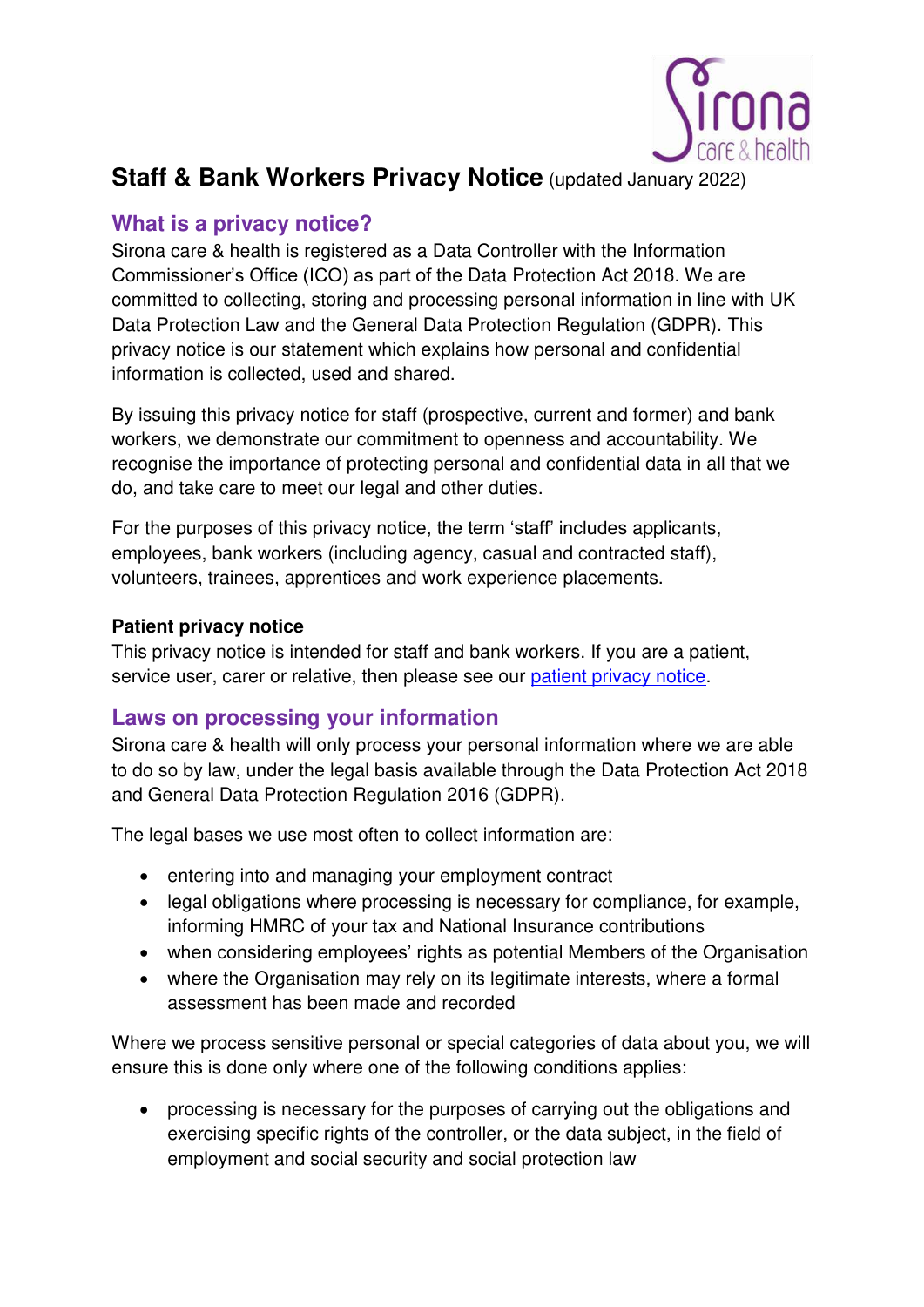

 processing is necessary for the purposes of preventive or occupational medicine, assessment of the working capacity of the employee, or the provision of health or social care

If you require further information about the legal basis for any specific aspect of our processing, please contact our Data Protection Officer (contact details follow below).

### **What information do we collect?**

### **Personal data**

This is information that identifies you, such as your name or contact details.

It is important that the personal information we hold about you is accurate and up to date. Please let us know if your personal information changes during your working relationship with us.

If any changes are required, please let us know by contacting your line manager in the first instance or contacting our HR Department (see 'Ask HR' contact details later).

### **Special category personal data**

Some of the information we collect is special category data, or sensitive data, which can include your race or ethnicity, religious beliefs, trade union membership, health (including physical and mental health), sexual orientation and gender, criminal convictions and disabilities.

### **NHS Coronavirus (Covid 19) Vaccination Programmes**

From 1<sup>st</sup> April 2022 new regulations come into force which will make it a condition of employment to be vaccinated against COVID-19. This applies to all public-facing staff, unless proof of exemption has been provided.

In order to comply with the regulations and to ensure that the Organisation delivers safe care to our patients, while also protecting them, our staff/bank workers, visitors and other people from the virus, we need to ensure that we have complete and accurate records about vaccination status (or proof of exemption).

Currently, when you have a vaccination, this is uploaded to national and/or regional IT systems. As you have the option of receiving your vaccination elsewhere, the information is uploaded by that care provider and Sirona care & health does not always hold your vaccination status.

The vaccination data will be searched/extracted from the 'NIVS' (National Immunisation and Vaccination System) and NIMS (National Immunisation Management Service)' and 'VaccinationTrack' systems for existing staff/bank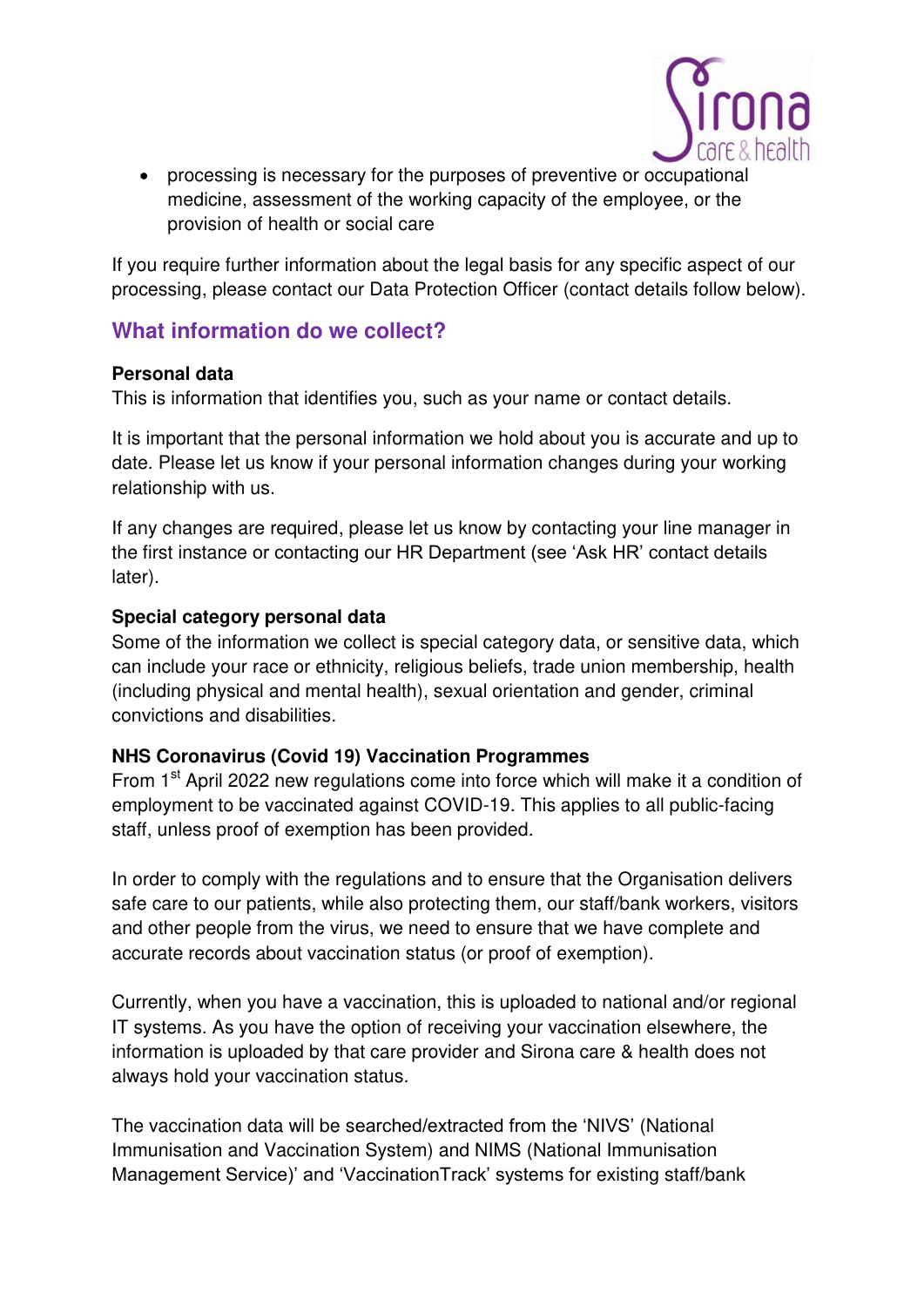

workers. Where information is not available via these IT systems, then we will ask you to provide evidence of your vaccination status.

For new staff in a clinical role, your vaccination status will be requested as part of occupational health clearance by Cordell (the provider of our Occupational Health Services). For other staff, not requiring occupational health clearance, you will be asked to provide evidence of your vaccination status to our HR team.

To ensure that we have complete records and so that we can comply with the regulations and provide safe care, this data is extracted onto a local IT system (ESR).

Your immunisation status is recorded on the NHS Electronic Service Record (ESR) and may be shared with managers and supervisors for the purpose of service planning and assessing suitability for employment, having regard to any requirement to be vaccinated when employed in a CQC regulated activity. Immunisation status may also be shared with other healthcare providers for that purpose.

The data stored, whether extracted from an IT system or proof of exemption provided directly by you, will be considered part of the employment record and used to ensure that the Organisation is compliant with the regulations to provide safe care to patients and to ensure that staff and bank workers are compliant with the condition of their employment, if they are in patient-facing roles.

In accordance with the current Data Protection Act, a Data Protection Impact Assessment has been completed for the collection and storage of data. This includes the security of the system, uses of data, retention periods and lawful bases.

The lawful basis for processing immunisation status is:

- necessary for the performance of the employment contract with particular respect to any requirement to be vaccinated when employed in a CQC regulated activity
- necessary for compliance with the legal obligation in R17 of the Health and Social Care Act 2008 (Regulated Activities) Regulations 2014 to maintain such records as are necessary to be kept in relation to persons employed in the carrying on of a regulated activity

Information may be shared between providers of regulated services for the purposes of the legitimate interests of both parties in complying with the above requirements. All processing of immunisation status falls within Article 9 (2)(h) UK GDPR – necessary for the management of health or social care systems and services.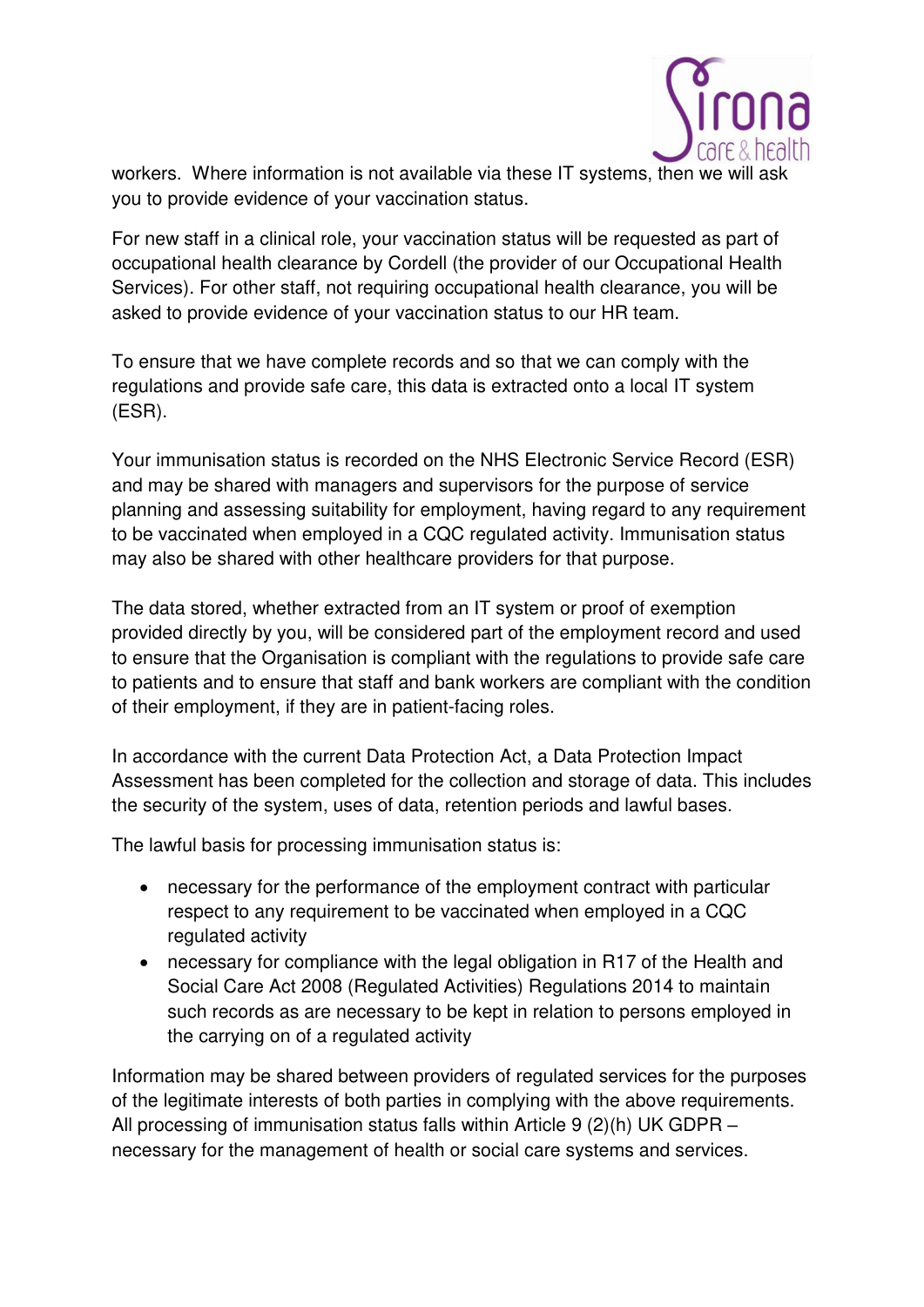

Access to health data is strictly controlled, this includes information on your vaccinations. Those staff who are entitled to access this information are aware of its confidential and sensitive nature and handle it appropriately.

## **When do we collect information about you?**

### **If you apply for a job**

When you apply for a position with Sirona care & health, you will give us relevant information about you which includes:

- personal contact details
- details of your skills, qualifications, employment history, experience, and professional membership (if relevant), and training history
- referee details

### **During the recruitment and selection process**

During recruitment and selection, we will collect additional information like:

- correspondence, interview notes, and results of any tests you're asked to complete as part of the selection process
- copies of qualifications and certificates
- pre-employment checks, including referees
- your nationality and immigration status, to confirm your eligibility to work in the UK
- your national insurance number, tax and bank details
- details of your pension
- remuneration, including salary and entitlement to benefits
- trade union membership
- criminal record
- ethnicity, gender, health, religion or sexual orientation
- medical history relevant to your employment, including physical health, mental health and absence history, vaccination status

### **If you become an employee or registered with our bank**

If you are employed by us or registered with us as a bank worker, we may collect additional information like:

- your image, for security and ID badges
- education and training history
- appraisal and performance reviews
- security and audit data when you use organisational IT equipment and systems, including the use of NHS smart cards
- your performance, sickness absence and other work related matter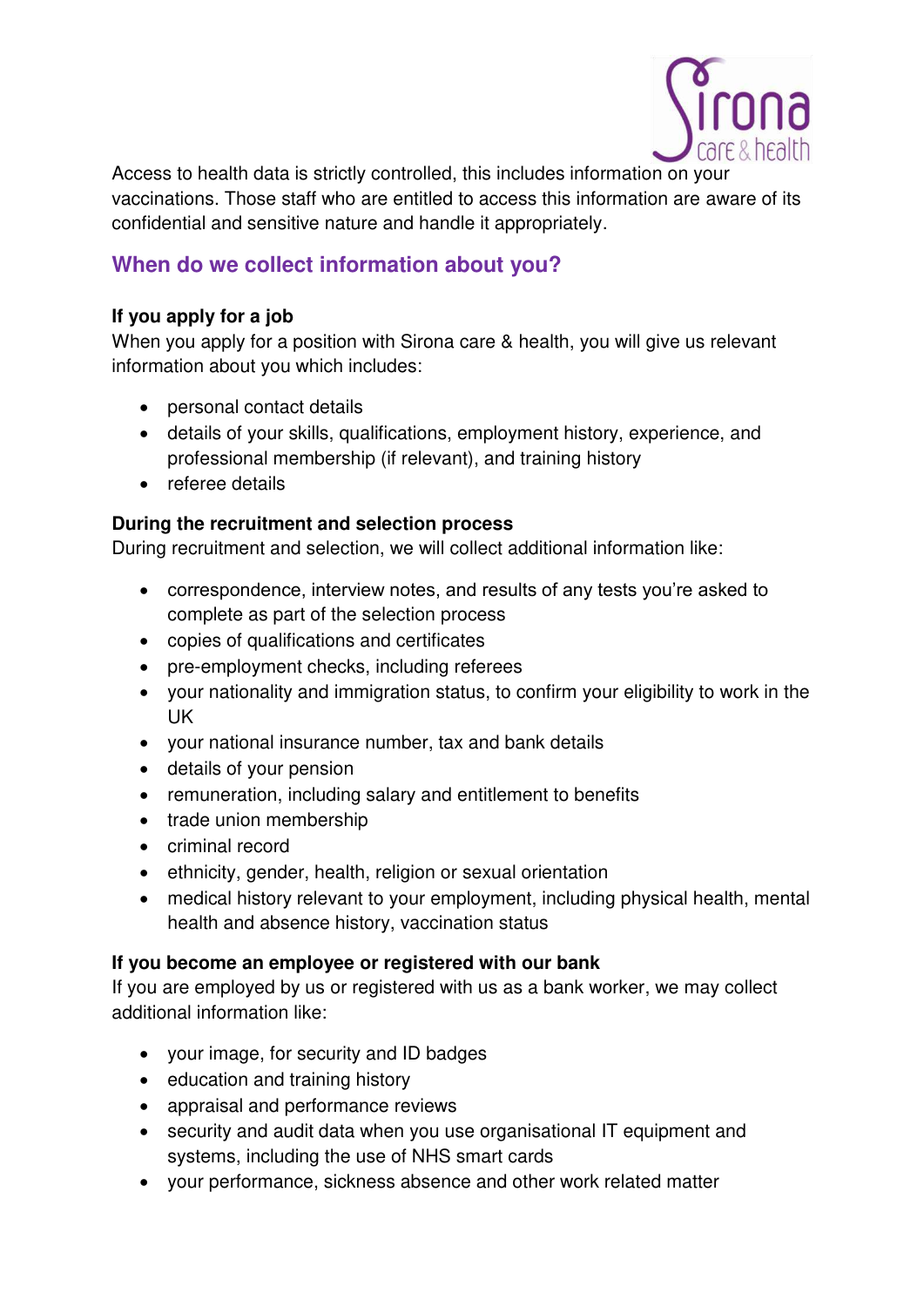

- CCTV recordings when you're on NHS or other authorised premises
- personal data recorded as a normal part of your work activity
- data relating to employee relations, like disciplinary proceedings or complaints

If incomplete information is provided or you refuse to provide the information, then this may impact on your employment with us.

## **Your rights**

When it comes to personal data held about you by Sirona care & health, you have the right to:

- request access to that personal data
- request the correction of inaccurate or incomplete information, subject to certain safeguards
- request that your information is deleted or removed where there is no need for us to continue processing it, and when the retention time has passed
- to ask that we restrict the use of your information, based on personal circumstances
- to withdraw your consent for the collection, processing and transfer of personal information for a specific purpose
- to object to how your information is used
- to challenge automated decision making

### **How to access your personal data**

If you require copies of personal information held by Sirona care & health, speak to your line manager if you are a current member of staff or a bank worker. Alternatively, please contact our Data Protection Officer – contact details follow.

If this is not appropriate or you're not satisfied with the response, you can contact our Ask HR Service on 0300 124 5446 or email Sirona.askhr@nhs.net. They will be able to advise you further and obtain copies of central or locally held personnel files, and ensure appropriate personal information is disclosed.

## **How do we keep your information secure?**

Under the UK Data Protection Act, there are strict principles that govern our use of your information and our duty to ensure it is kept safe and secure. Your information may be stored in electronic or paper records, or a combination of both. All of our records are restricted so that only those individuals who have a need-to-know the information, can get access. This may through the use of technology or other environmental safeguards.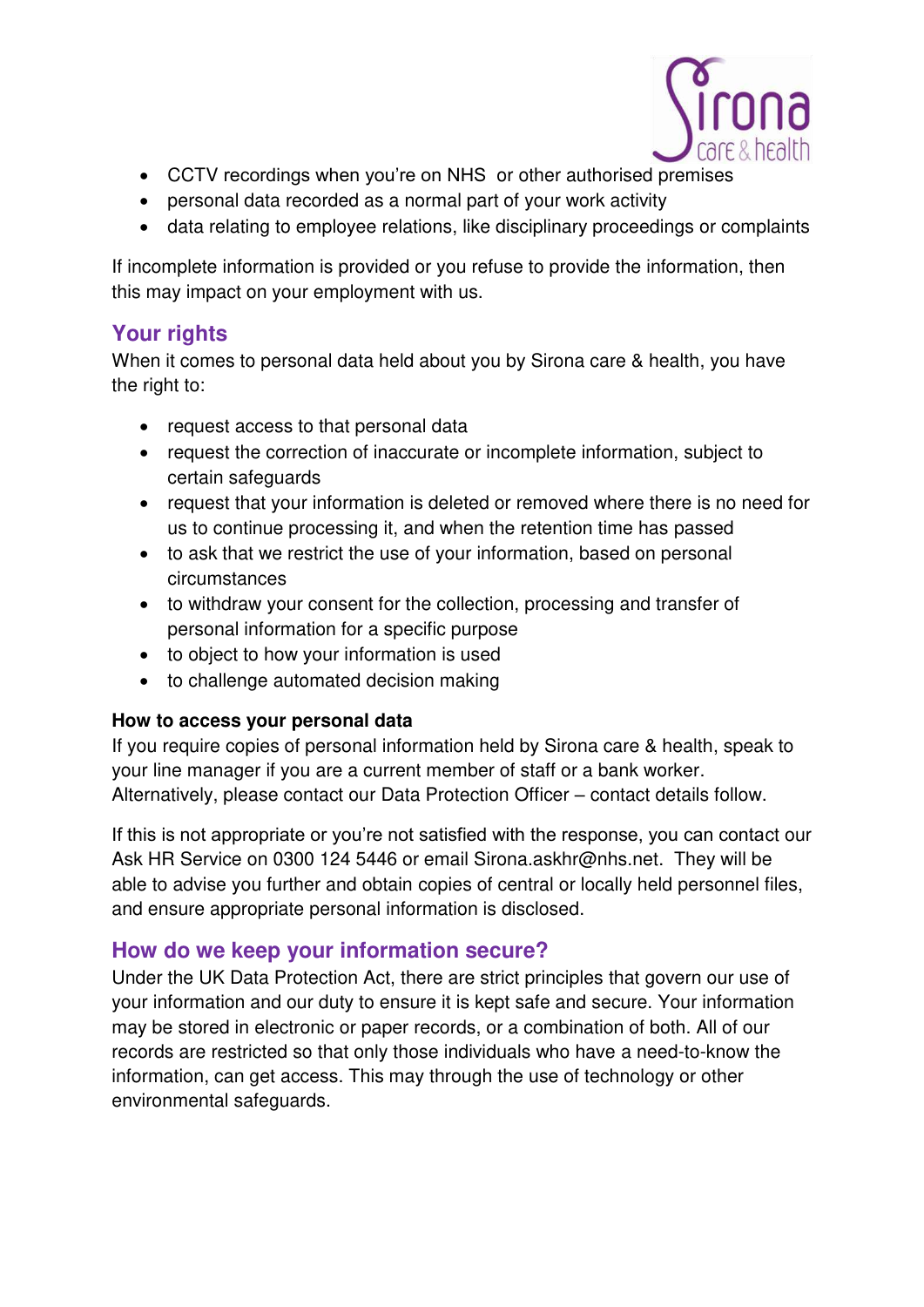

Any information that you provide to us in confidence will only be used in connection with the purpose for which it was provided, unless we have specific consent from you or there are other special circumstances covered by law.

Our Data Protection Officer is in post to advise on compliance with the current Data Protection Act. At Board level, our SIRO (Senior Information Risk Owner) leads on information governance and advises the Board on the effectiveness of information risk management across the Organisation.

## **Do we share your information with anyone else?**

To support you in your employment and to enable us to meet our legal responsibilities as an employer, sometimes we will need to share your information with others.

Unless there is a valid reason permitted by law, or there are exceptional circumstances (such as likely risk to the safety of you or others), we will not disclose any information to third parties which can be used to identify you without consent. All information sharing with third parties is covered by a sharing agreement/contract to ensure that only relevant information is shared, and this is done in a secure way.

Sometimes we are required by law to disclose or report certain information, which may include details which can identify you. For example, sending statutory information to government organisations such as HM Revenue and Customs, or releasing information to the police or counter fraud. Where mandatory disclosure is necessary, only the minimum amount of information is released.

You have the right to refuse (or withdraw) consent to information sharing at any time. However, this may not be possible if the sharing is a mandatory or legal requirement imposed on the Organisation.

Only organisations with a legitimate requirement will have access to your information and under strict controls and rules.

### **Other NHS organisations**

To streamline staff movement, we may share your information with other NHS organisations within the Bristol, North Somerset and South Gloucestershire (BNSSG) area. We may also share your information if your employment transfers or you are seconded to another NHS organisation.

A Memorandum of Understanding is in place with NHS Organisations within BNSSG, that enables the following information to be shared if there is a legitimate business interest of the organisations to do so: